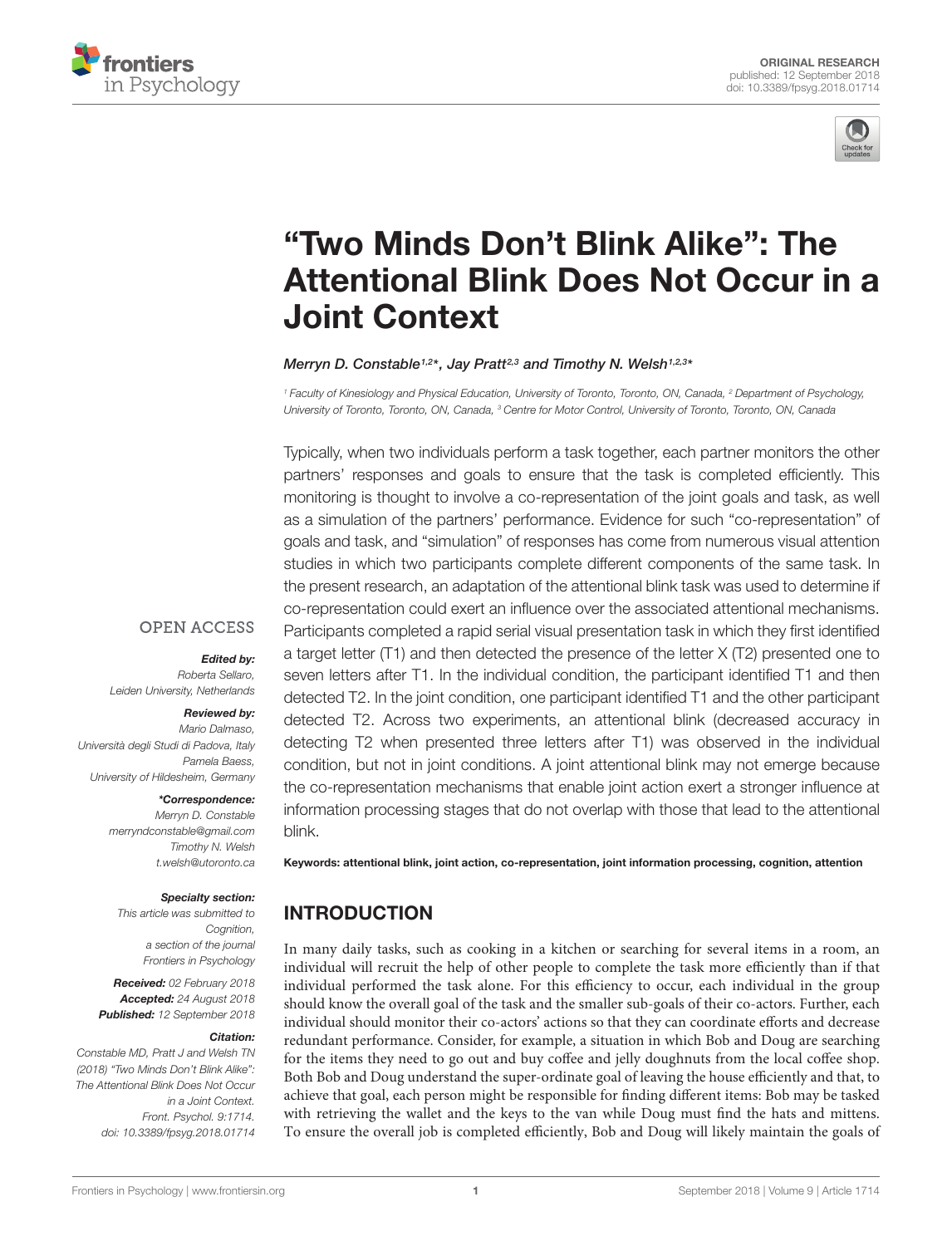the other person in mind and monitor the performance of each other to know when the jobs are done. In this scenario, holding the co-actors' task in mind will not only help to determine when the whole task is done, but it may also help to complete the overall task more efficiently because each individual would not ignore a target of their partner if they happen to come across it first: that is, Doug should not ignore and leave behind the keys if he finds them before Bob. Stopping their own search to identify and obtain the target of the partner might slow down their own sub-tasks, but may increase the efficiency of the overall search task. Thus, maintaining (co-representing) a partner's goals in addition to one's own goals may make the overall task more efficient despite a small and temporary cost of the individual's own performance.

To gain an understanding of the processes enabling the completion of joint action and search tasks, researchers have typically adapted paradigms that have been developed to understand how people perform tasks individually to the joint action context for use with dyads (e.g., [Sebanz et al.,](#page-10-0) [2003;](#page-10-0) [Welsh et al.,](#page-10-1) [2005;](#page-10-1) [Atmaca et al.,](#page-9-0) [2008;](#page-9-0) [Constable et al.,](#page-9-1) [2015\)](#page-9-1). The key feature of these studies is that the task is divided among two individuals such that each individual performs a subtask that is essentially independent of their co-actor, but that collectively the pair of individuals are performing the full task in a social environment. The logic behind this approach is the following: If individuals working independently in this social environment do not co-represent or code for the actions and goals of the partner, then the behavioral effect that emerges when an individual completes the whole task while acting alone should not emerge in the performance of the co-actors. However, if individuals working independently in this social environment co-represent the actions and goals of the co-actor, then the behavioral effect that emerges when an individual completes the whole task while acting alone should emerge in the performance of the co-actors. The results of these joint action studies have been largely consistent with the latter hypothesis because behavioral effects that emerge when individuals complete a whole task alone also emerge in the behavior of individuals completing subcomponents of the whole task. Thus, even though each individual has a distinct and independent task to complete, the data from joint action and search studies suggest that individuals know and code for the goals and tasks of their partner simultaneously to their own goals and responses.

An example of such a joint action and social search task that has been used to generate an understanding of the corepresentation process is one in which two participants sit across from each other at a table and execute a series of movements from separate starting positions to a pair of target locations (e.g., [Welsh et al.,](#page-10-1) [2005,](#page-10-1) [2007,](#page-10-2) [2009;](#page-10-3) [Hayes et al.,](#page-9-2) [2010;](#page-9-2) [Skarratt et al.,](#page-10-4) [2010;](#page-10-4) [Cole et al.,](#page-9-3) [2012,](#page-9-3) [2018;](#page-9-4) [Doneva and Cole,](#page-9-5) [2014;](#page-9-5) [Janczyk](#page-10-5) [et al.,](#page-10-5) [2016;](#page-10-5) see also [Ondobaka et al.,](#page-10-6) [2012\)](#page-10-6). In the studies by Welsh and colleagues, the targets appear randomly at one of two locations such that the location of the target on trial "*n*" does not predict the location of the target on trial " $n+1$ ." Participants take turns responding to the targets in a paired-alternating manner such that the actor (Bob) would make two responses and then the partner (Doug) would execute two responses and so on (i.e., BBDDBBDD, etc.). With this method, the researchers were able to examine reaction times (RTs) on trials on which the target was in the same or a different location as the previous trial. When individuals perform such a sequence of responses, there are a multitude of studies that show RTs on trials in which the target is at the same location as the previous trial are longer than if the target is at a different location. These longer RTs for trials with repeated relative to different target locations are thought to emerge because shifting attention to and executing a response at one location eventually leads to the activation of an inhibitory code at that location. This inhibitory code hinders the return of attention and/or the reactivation of the response to that location – an inhibition of return (IOR) effect [e.g., [Posner and Cohen,](#page-10-7) [1984;](#page-10-7) [Maylor and Hockey,](#page-10-8) [1985;](#page-10-8) [Welsh and Pratt,](#page-10-9) [2006;](#page-10-9) see [Klein](#page-10-10) [\(2000\)](#page-10-10) for review].

The key findings of the [Welsh et al.,](#page-10-1) [\(2005,](#page-10-1) [2007,](#page-10-2) [2009\)](#page-10-3); studies [see also [Cole et al.](#page-9-3) [\(2012,](#page-9-3) [2018\)](#page-9-4)] was that an IOR effect emerged both when the participants acted two times in a row (an individual IOR effect on BB and DD trials) and when the participants acted after observing the response of their partner (a social IOR effect on BD and DB trials). Thus, IOR emerged when the individual executed their own response or observed the response of the partner. It is important to reemphasize here that, although both individuals executed movements to the same set of targets, their responses were independent from each other and were incidental to each partner's task. In other words, the partner's previous response did not predict nor was coordinated with the subsequent response of the actor, yet IOR emerged. Although some researchers have suggested that the social IOR effect emerges solely due to attentional mechanisms (see [Atkinson et al.,](#page-9-6) [2014;](#page-9-6) [Doneva and Cole,](#page-9-5) [2014\)](#page-9-5), the most common account is that the social IOR effect is generated because the knowledge and observation of the partners' action lead to a co-representation and simulation of the partner's response, subsequently activating the same mechanisms that generate the IOR effect when the person acts alone. In support of the hypothesis that the same mechanisms are activated following the execution and observation of the response, [Welsh et al.](#page-10-3) [\(2009\)](#page-10-3) found that the magnitude of the social IOR effects (RTs on same target trials minus RTs on different target trials) was significantly correlated with the magnitude of the IOR effect on individual trials. Overall, the data from the studies of the social IOR effect indicate that, even though two individuals complete independent tasks in succession in a common environment, the tasks, goals, and actions of the independent partners are co-represented and affect each other's performance.

Similar co-representation and simulation accounts have been extended to account for other joint action and social search tasks such as the joint negative priming effect [\(Frischen et al.,](#page-9-7) [2009;](#page-9-7) [Welsh and McDougall,](#page-10-11) [2012\)](#page-10-11). In these studies, participants are presented with a pair of displays (first a prime and then a probe display). Each display has a target and a distractor stimulus, and the task is to respond to the location of the target and ignore the location of the distractor. The location of the target and distractor varies from trial-to-trial and from prime to probe display. The two key trial types in the negative priming task are: (1) the baseline control trials – the target and distractor on the probe display appear at different locations from the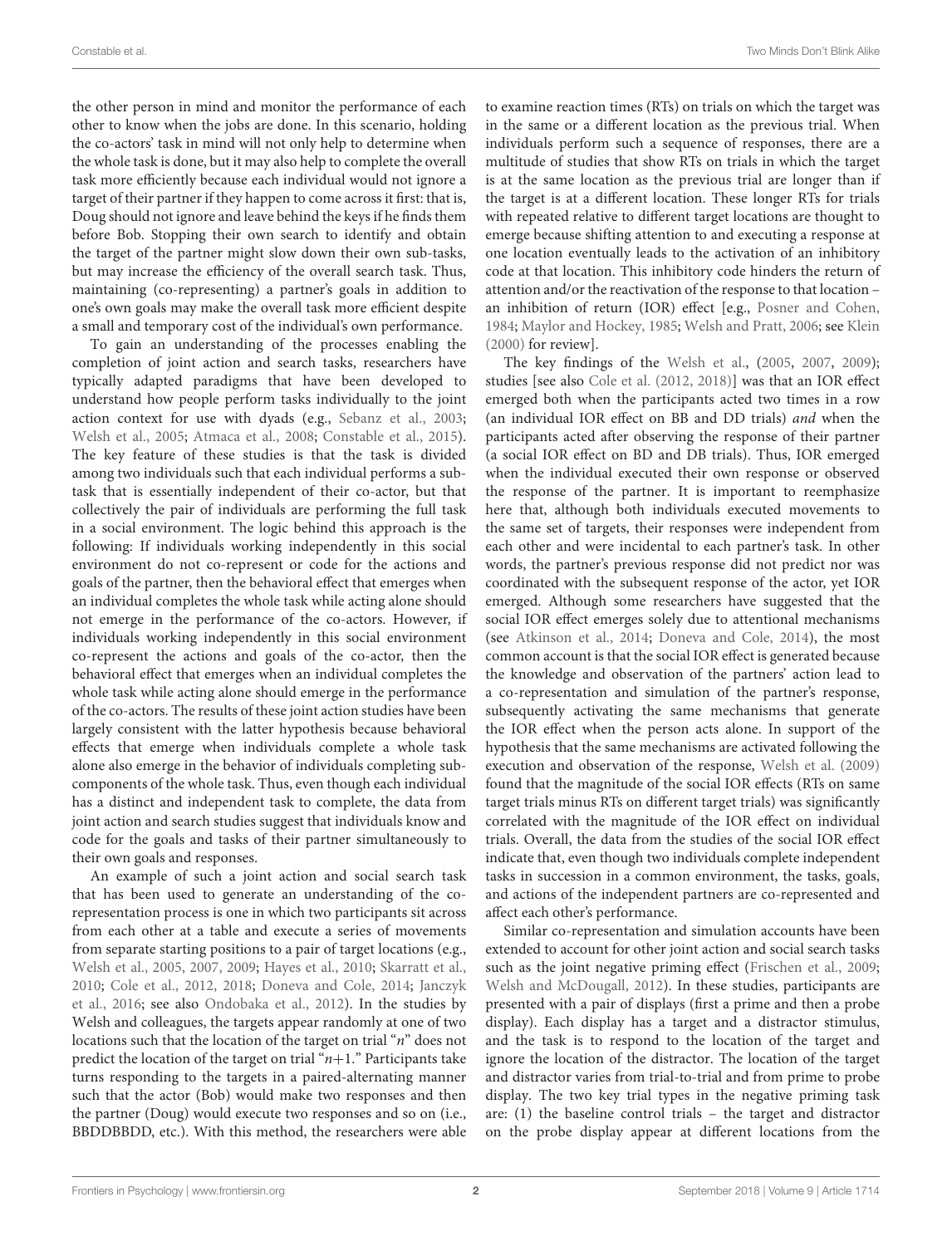target and distractor on the prime display and (2) the ignored repetition trials – the target on the probe display appears at the same location as the distractor on the prime display. It has repeatedly been demonstrated that RTs for probe targets on ignored repetition trials are longer than on baseline control trials. One of the predominant explanations of the longer RTs for probe targets of ignored repetition trials than on baseline trials is the selection inhibition account [\[Tipper,](#page-10-12) [1985;](#page-10-12) see [Tipper](#page-10-13) [\(2001\)](#page-10-13) for a review]. According to this account, selection of the target from the distractor on the prime display involves both the activation of the target information and the active inhibition of the distractor information. The inhibitory mechanism activated for the distractor on the prime display persists for some time. If the probe target is subsequently presented at the location of the prime distractor, the residual inhibition at that location hinders processing of the probe target at that location, increasing RTs. On baseline trials, the probe target is presented at a previously unoccupied location and thus processing of that probe target is unaffected by the selection process on the prime display and is relatively more efficient than the processing of the probe target on ignored repetition trials. Thus, this negative priming effect for probe targets occurs because of the successful target/distractor selection on the prime display.

In the individual version of the task used in studies of the joint negative priming effect [\(Frischen et al.,](#page-9-7) [2009;](#page-9-7) [Welsh and](#page-10-11) [McDougall,](#page-10-11) [2012\)](#page-10-11), a single participant completed the selection on both prime and probe displays. In the joint version, participants completed the task in pairs – one participant (Bob) completed the selection on the prime display and only responded to target 1, and the second participant (Doug) completed the selection on the probe display and only responded to target 2 [\(Frischen](#page-9-7) [et al.,](#page-9-7) [2009;](#page-9-7) [Welsh and McDougall,](#page-10-11) [2012\)](#page-10-11). These studies have revealed that, even though each individual is responsible for only responding to their own stimuli on separate displays (and could effectively ignore the stimuli in their partner's display), a negative priming effect still emerges on joint trials – Doug's RTs to target 2 on the probe trials are longer when target 2 in the probe display is presented at the same location as distractor 1 on the prime display than when target 2 is presented at a different location. This joint negative priming effect was suggested to emerge because, even though Bob's (the first person) task precedes and is irrelevant to Doug (the second person) and Doug could have simply ignored the prime display, Doug will spontaneously co-represent the goals and actions of Bob and simulate Bob's performance (i.e., simulate the target selection and response execution as well as the subsequent inhibition of the distractor). This co-representation and subsequent simulation of task performance activates the same mechanisms that would be activated if Doug worked alone and performed the entire task. This simulation leads to the same interference effects that emerge as though the individual performed the task on their own [see also [Welsh et al.](#page-10-1) [\(2005\)](#page-10-1) for a similar account of the social IOR effect]. In support of the hypothesis that the same mechanisms are activated on individual and joint trials, [Welsh and McDougall](#page-10-11) [\(2012\)](#page-10-11) reported that the magnitude of the negative priming effect on individual and joint trials was significantly correlated (see also [Welsh et al.,](#page-10-3) [2009\)](#page-10-3). Overall, the results of the joint negative priming and social IOR studies provide evidence in favor of the hypothesis that coactors maintain a representation of their partner's task and may engage in a simulation of their partner's performance when they observe that selection, even when it is temporally distinct and independent from their own task.

It is important to recognize that although the work reviewed here has shed some important new light on the processes of joint action and social searches, the tasks used in this work largely engage spatial and response selection processes (e.g., [Sebanz et al.,](#page-10-0) [2003;](#page-10-0) [Welsh et al.,](#page-10-1) [2005;](#page-10-1) [Frischen et al.,](#page-9-7) [2009;](#page-9-7) see also [Ray and](#page-10-14) [Welsh,](#page-10-14) [2011\)](#page-10-14). That is, even though the social IOR and negative priming tasks have a temporal component in that participants consistently alternate their task performance, the main features that define these tasks are that participants must determine target from non-target locations and rapidly execute spatially defined responses to the selected target. How and if co-representation affects processes involving temporal selection and identification is largely unknown.

The primary goal of the present studies was to address this gap regarding temporal selection and identification by adapting a task that is better suited to investigating those processes in a joint action context: the attentional blink task. Importantly, the attentional blink is thought to result from the activation of mechanisms that are distinct from those that generate IOR and negative priming effects. In other words, the attentional blink task allows us to explore the co-representation of targets and temporal selection in joint action tasks in that participants alternate identifying targets in a task that does not involve spatial and response selection and execution as in previous joint tasks (i.e., we were not just measuring the IOR and NP processes in a different way).

In the typical (single participant) attentional blink task, an individual participant watches a series of stimuli (often letters) presented in rapid succession. The task of the participant is to watch the string of stimuli and determine if two targets are presented in the series of stimuli (e.g., [Raymond et al.,](#page-10-15) [1992,](#page-10-15) [1994\)](#page-10-16). The key to the design of these tasks is that the two targets are embedded in the series of stimuli at different intervals apart from each other – the second stimulus could be presented immediately after the first target (Lag 1) or anywhere from 2 or more stimuli after the first target (Lag 2, Lag 3, etc.). The key finding from this work is that the detection of the second target (T2) is impaired by detection of the first target (T1), with the greatest impairment in the performance occurring when the T2 is presented two to three stimuli (Lag 2–3 or approximately 180 ms) after T1. Performance at identifying the T2 typically increases and returns to baseline levels when T2 is four or more stimuli after T1 (Lag 4+). This shortterm decrement in performance for identifying the T2 at Lag 2–3 is known as the attentional blink [\[Raymond et al.,](#page-10-15) [1992;](#page-10-15) see [Dux and Marois](#page-9-8) [\(2009\)](#page-9-8) for a review]. Although there is no single account of attentional blink effect that can explain all the findings, most accounts are based on the notion that the effect occurs because of early attentional mechanisms or limited loading or processing resources in working memory, not response selection and production processing (see [Dux and](#page-9-8) [Marois,](#page-9-8) [2009;](#page-9-8) cf. [Jolicoeur,](#page-10-17) [1998\)](#page-10-17).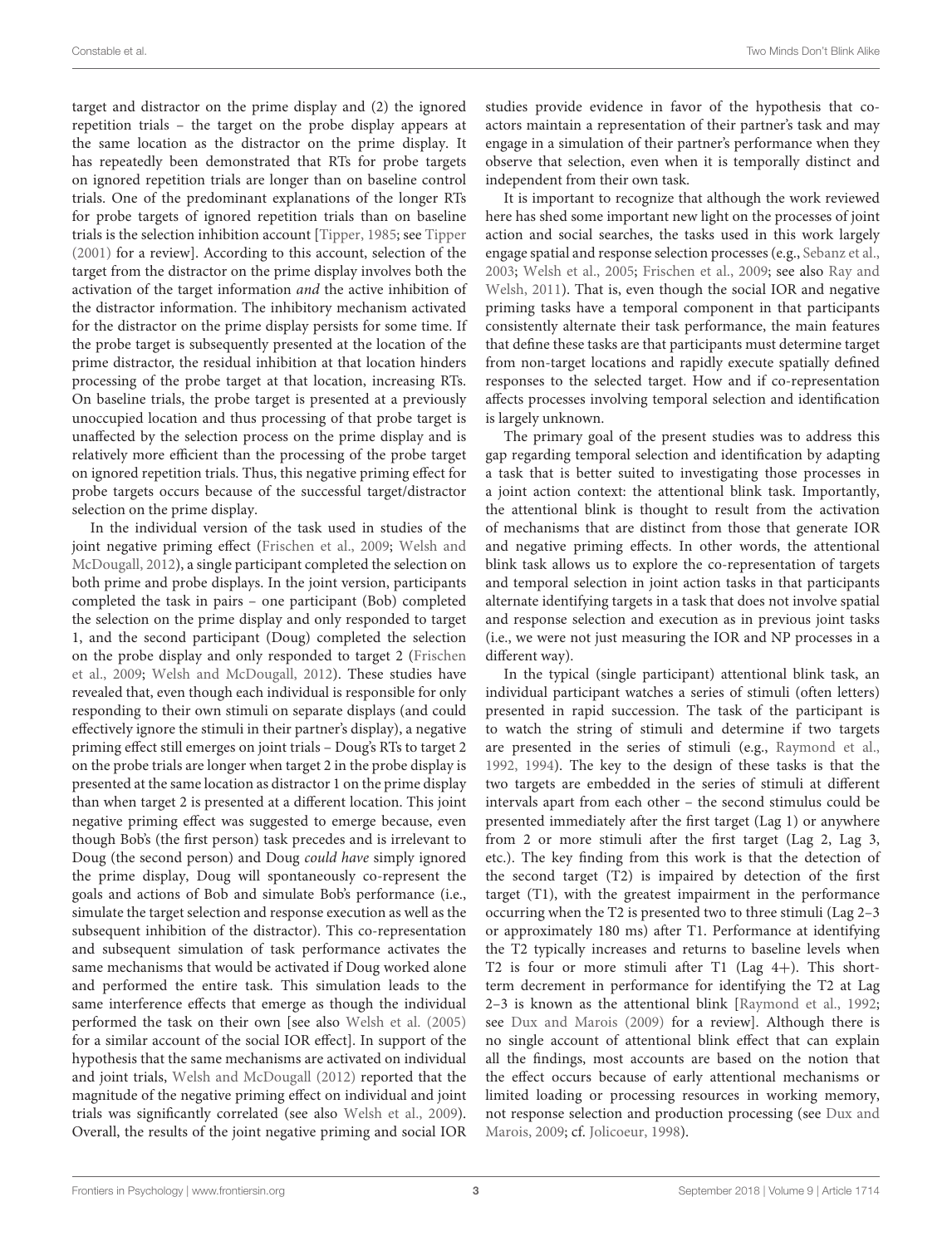Participants in the present studies completed a series of attentional blink tasks. Each task consisted of a series of rapidly presented letters and participants were required to determine if two targets appeared in the string of letters. The three conditions were: (1) an individual condition in which one participant responded to both targets, (2) a joint condition in which one person (Bob) identified the first target (T1) and the partner (Doug) identified the second target (T2), and (3) a second joint condition in which the roles were reversed – the partner (Doug) responded to T1 and the other person (Bob) responded to T2. The tasks were completed such that one joint task was always completed first with Bob responding to T1 and Doug responding to T2. After the first joint task, the participants completed their individual task conditions. For the final block, participants completed the joint task again but with the roles switched – Doug responded to T1 and Bob responded to T2. The rationale for choosing this specific order will be discussed in subsequent paragraphs.

The most theoretically relevant conditions for the present study were the joint conditions in which one of the participants responded to T2 only. The performance of participants on identifying T2 when their partner identified T1 (joint condition) provided an index of the joint attentional blink. If knowledge and co-representation of a co-actor's task influences the mechanisms associated with the joint attentional blink, then a joint attentional blink will emerge. Such a finding would be consistent with the studies suggesting that knowledge and co-representation may lead to other social attention effects such as social IOR [\(Welsh et al.,](#page-10-1) [2005\)](#page-10-1) and negative priming [\(Welsh and McDougall,](#page-10-11) [2012\)](#page-10-11). A joint attentional blink effect should emerge if the partner responding to T2 co-represents and simulates the performance of their partner who identifies T1. If knowledge and co-representation of the other persons' task does not occur or if co-representation does not influence the processing of target information at these stages, then a joint attentional blink should not emerge.

Although the two joint conditions were the most critical, the individual condition served two important purposes. First, it served as a measure of internal validity to ensure that the stimulus conditions employed in the present study could evoke the attentional blink. Second, because each participant completed the individual task in between the two joint tasks, the individual task provided one-half of the participants with task experience prior to the critical joint task in which they identified T2 after their partner identified T1. Research has revealed that recent task experience can modulate the perception and imagination of action (e.g., [Chandrasekharan et al.,](#page-9-9) [2012;](#page-9-9) [Wong et al.,](#page-10-18) [2013\)](#page-10-18) – two processes thought to involve action simulation. It is likely that task performance enhances these processes because experience strengthens the representations of the action and perceptual codes associated with the task, and leads to increased knowledge of the task and response conditions. Thus, providing one-half of the participants with task experience prior to responding to T2 allowed us to investigate whether or not experience with the task potentiates the co-representation and the subsequent joint attentional blink.

# EXPERIMENT 1

We adapted a conventional attentional blink task such that pairs of participants could complete both an individual attentional blink task and a joint attentional blink task. In the individual task, the participant identified both T1 and T2. In the joint task, one participant identified T1 and the other participant identified T2.

# Materials and Methods

#### **Participants**

Twenty-six undergraduate students from the University of Toronto participated in the experiment for course credit. Participants were aged 17–28 years ( $M = 19.88$ ,  $SD = 2.78$ ) and 19 were female. All participants had normal or corrected-tonormal vision. All participants provided informed consent prior to completing the tasks. The methods employed were approved by the Office of Research Ethics at the University of Toronto.

#### Apparatus

Stimuli were presented on a  $1024 \times 768$  CRT monitor with a refresh rate of 85 Hz. Presentation of the stimuli was controlled by Python using Psychopy [\(Peirce,](#page-10-19) [2007\)](#page-10-19). All responses were entered on a standard QWERTY keyboard. The computer screen and keyboard were positioned on a table in front of the participants. During the individual block, participants sat directly in front of a computer screen (a distance of approximately 57 cm away). During the joint blocks, the participants sat side-by-side approximately 57 cm from the computer screen. The computer used in the joint tasks was different from that used in the individual tasks. The three computers were separated by an office partition. The position of the participants in the room and the task order they performed was randomized.

## Design and Procedure

In each testing session, there was a total of four blocks of 240 trials. Each participant, however, only participated in three of the four blocks. The first block was always a joint condition, the second and third blocks were individual conditions that participants completed separately and simultaneously, and the last block was a joint condition. Specifically, the first block was a joint task in which Participant A responded to T1 and Participant B responded to T2. The second/third blocks consisted of individual task trials in which both participants completed the task individually by responding to both T1 and T2. The individual tasks were completed at the same time on separate computers. The final block of trials was a joint task trials in which Participant B responded toT1 and Participant A responded to T2.

The experimental program, and hence the trial sequence, was the same for each condition. A trial began with a black central fixation cross that was presented on a gray background for 16 frames (187.2 ms). This cross was followed by a stream of 19 black letters and 1 white letter (1 VA). Each letter was presented for two frames (23.4 ms) with an inter-stimulus interval of seven frames (81.9 ms). Each non-target letter was selected from a pool of letters without replacement. T1 was selected from a pool of eight target letters, was colored white, and could appear at position 4, 5, 6, or 7 in the letter stream. A T1 was presented on every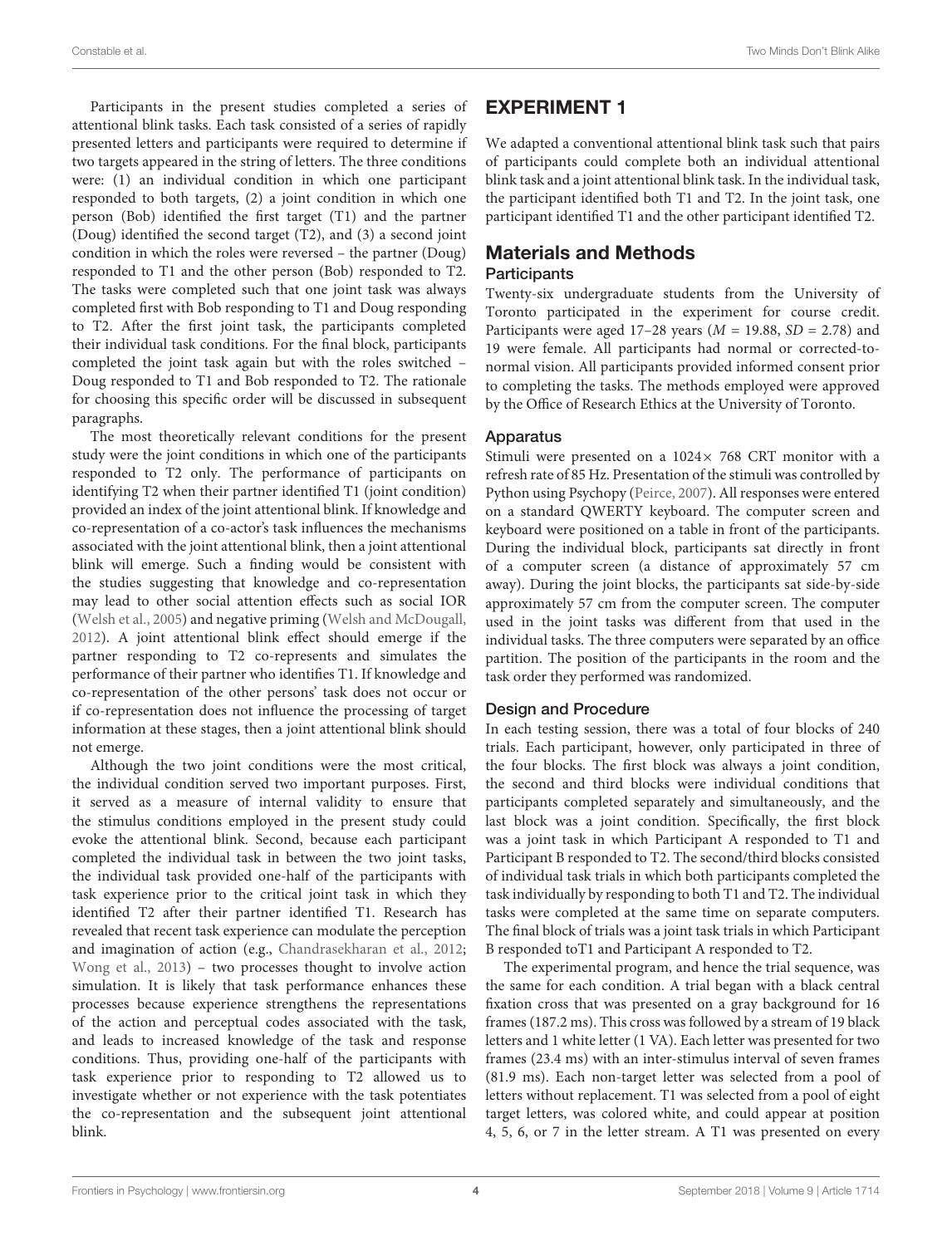trial. T2 was always a black X and could appear 1, 3, 5, or 7 letter positions after T1. T2 was presented on 50% of trials. Participants were instructed to remember T1 and T2 to respond to two probe questions following the stream of letters (**[Figure 1](#page-4-0)**) using the keyboard. For T1, participants pressed the key that corresponded to the identity of the letter. For T2, participants pressed "Y" or "N" to indicate if they detected the presence of the back "X' or not, respectively. The response for T1 was always inputted prior to the response for T2.

Trials in the different task conditions were always the same. For the individual condition, participants identified and responded to both T1 and T2. Participants shared the task in the joint blocks – one participant would respond to T1 and the other responded to T2. For a given block of trials in the joint conditions, the role of the participants remained the same such that one participant (Bob) responded to T1 and the other participant (Doug) responded to T2 in the first joint task, and then changed roles in the second joint task block so that Doug responded to T1 and Bob responded to T2 in the last block of trials. Although each participant was present for the instructions and knew the task of their partner, they were not specifically instructed to attend to or monitor their partner's task. In between the two joint tasks, each

participant completed an individual block in which one person responded to both T1 and T2.

## Results and Discussion

Accuracy rates for T2 at each lag were calculated. For individual blocks, responses at T2 were only analyzed if the response at T1 was accurate. For the joint blocks, responses at T2 were analyzed regardless of accuracy at T1 because responses were made by two separate individuals (cognitive systems) and participants were not given any specific instructions to monitor the performance of their partner on T1. T1 was identified accurately on an average of 95.61% trials  $(SD = 4.70\%)$  on the joint task and an average of 90.46% trials  $(SD = 7.49\%)$  in the individual task. Data sets characterized by exceptionally low (below 50%) T2 accuracy at Lag 7 (at a time point in which identification should be at baseline levels; i.e., high) were removed prior to the analysis. This performance criterion accounted for the removal of two paired data sets in the joint condition and six individual data sets. To determine if an attentional blink was present in each condition, the analysis focused on the difference between the accuracy of detecting T2 at Lag 3 and Lag 5 [\(MacLean and Arnell,](#page-10-20) [2012\)](#page-10-20).

<span id="page-4-0"></span>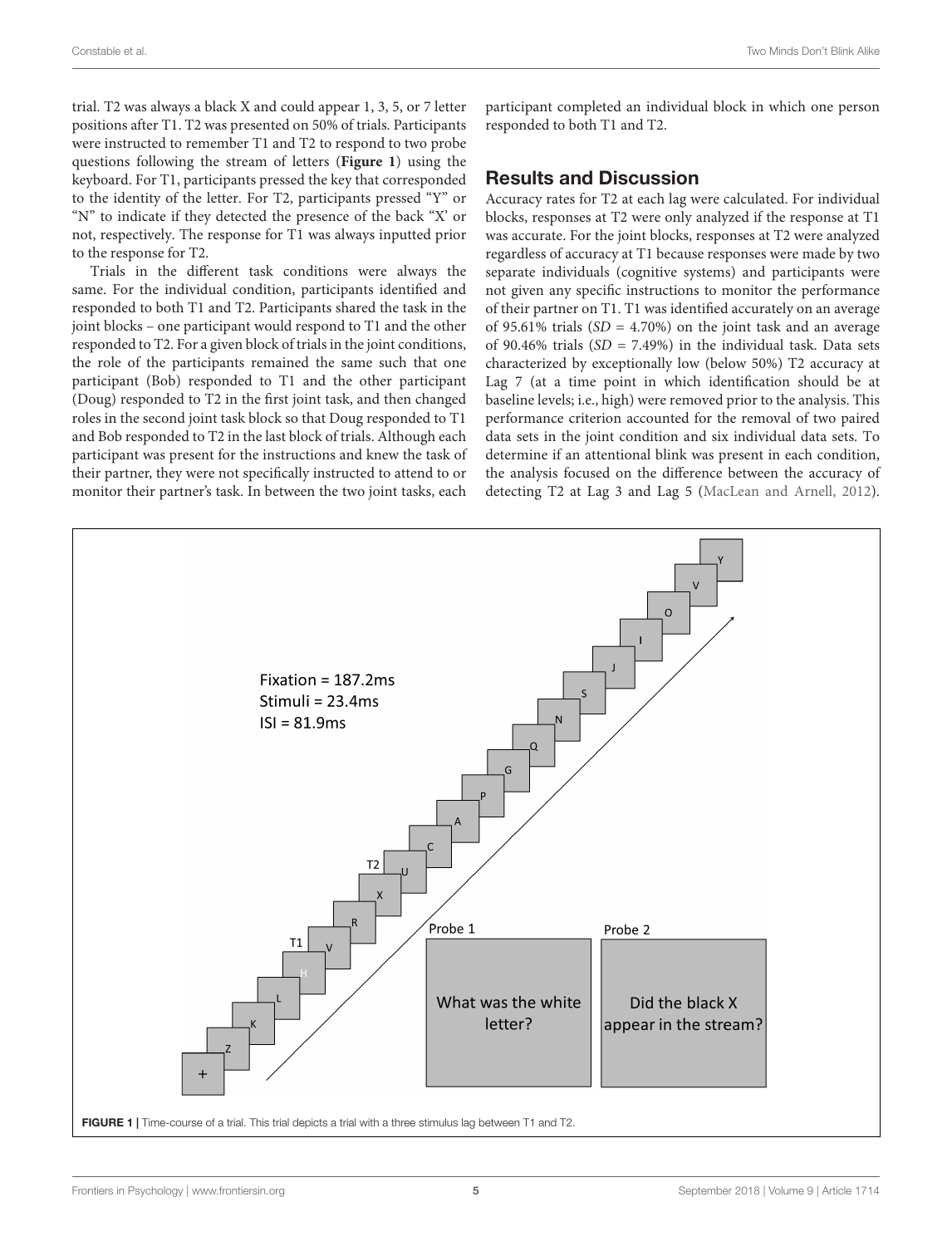

<span id="page-5-0"></span>Separate paired samples t-tests were conducted on the individual and joint conditions (**[Figure 2](#page-5-0)**).

An attentional blink was detected in the individual condition with T2 detection rates at Lag 3 being lower than at Lag 5, t(19) = −7.14, p < 0.001, 95% CI of Lag 3/Lag 5 difference [−30.84, −16.86]. Conversely, no joint attentional blink was observed,  $t(21) = 0.552$ ,  $p = 0.587$ , 95% CI of Lag 3/Lag 5 difference [−3.36, 5.79]. To further determine if participants demonstrated an attentional blink in the joint task with a magnitude that is consistent with the attentional blink in the individual task, the difference between the detection rates at Lag 3 and Lag 5 in the joint task was calculated for each participant and compared to the 95% confidence intervals for the attentional blink in the individual task ( $-30.84$  to  $-16.86$ ). Only 1 of the 22 participants had a Lag 3/5 difference in the joint task that was in the range of the difference scores in the individual task.

To further explore the possibility that an attentional blink was present in the individual and joint conditions, the detection rates for T2 at Lags 3 and 5 in the different tasks were submitted to separate Bayesian analyses. This analysis has the benefit of generating an estimate of the amount of evidence in favor of the alternative hypothesis that there is an attentional blink and the null hypothesis that there is no attentional blink in the different conditions. The model used in the Bayesian analysis specified that the detection rates in the Lag 5 condition would be higher than the Lag 3 condition. The results of the analysis were consistent with results of the t-tests. That is, the estimated Bayes factor (BF) for the individual condition indicated that the data were 40,789 times more likely under the alternative hypothesis than the null hypothesis ( $BF_{10} = 40,789$ ). This BF equates to extreme evidence in favor of the alternative hypothesis that there was an attentional blink in the individual condition. For the joint condition, the BF indicated that the data were 6.462 more likely under the null hypothesis ( $BF_{10} = 0.155$ ). This result is considered as a moderate evidence in favor of the null hypothesis that there would be no difference between the detection rates for the Lags 3 and 5 in the joint condition. Overall, the results of the t-tests, Bayesian analyses, and the confidence intervals of the difference in detection rates at Lags 3 and 5 are consistent and provide converging evidence for the conclusion that an attentional blink

was present in the individual condition, whereas no attentional blink was present in the joint condition.

As discussed earlier, it could be that experience performing a task increases the knowledge of the task and increases the potential for, or strength of, the co-representation and simulation of the partner's task. As such, a joint attentional blink might only emerge after the participant responding to T2 in the joint task has experience performing both parts of the task in the individual condition; that is, activation of the mechanisms leading a joint attentional blink for individual participants may be dependent on the person being able to form a representation of the whole task. To test this prediction, additional analyses were performed on the subgroup of participants who performed the individual task before they completed the joint task in which they responded to T2 – the group of participants who identified T2 in the last block of trials. No joint attentional blink was observed in this subgroup,  $t(10) = 1.07$ ,  $p = 0.31$ , 95% CI of the Lag3/Lag5 difference [−10.27, 3.61]. The results of the Bayesian analysis that tested a model where detection rates were lower at Lag 3 than at Lag 5 revealed that the data were 1.27 times more likely under the null hypothesis ( $BF_{10} = 0.79$ ). This analysis provides only anecdotal/inconclusive evidence in favor of the null hypothesis. Despite the low sample size in this case, it is clear that there is no behavioral evidence in favor of a joint attentional blink that, at an individual level, is a robust phenomenon.

## EXPERIMENT 2

Although an attentional blink was present in the individual task where the individual responded to both T1 and T2, there was no evidence for an attentional blink in the joint conditions of Experiment 1. This finding stands in contrast to previous joint visual search literature in which selection by the partner on the preceding trial/display subsequently effects the selection of the individual (e.g., [Frischen et al.,](#page-9-7) [2009;](#page-9-7) [Welsh et al.,](#page-10-1) [2005;](#page-10-1) [Welsh](#page-10-11) [and McDougall,](#page-10-11) [2012\)](#page-10-11). Thus, it is possible that co-representation does not influence the mechanisms leading to the attentional blink. It is interesting to note, however, that there has been one previous report of a null joint effect – the psychological refractory period [see [Dux and Marois\(2009\)](#page-9-8) for some discussion in the mechanisms involved in this effect]. Interestingly, [Liepelt](#page-10-21) [and Prinz](#page-10-21) [\(2011\)](#page-10-21) reported that a social psychological refractory period was not spontaneously elicited in conditions similar to Experiment 1 in which no specific instructions were given to participants to monitor the partner's performance. A social psychological refractory period was observed, however, when participants were instructed to "monitor" their partner's task. These instructions essentially asked participants to perform the whole task as an individual, but only actually respond to one-half of the task.

In consideration of the results of the findings of [Liepelt and](#page-10-21) [Prinz](#page-10-21) [\(2011\)](#page-10-21), a second experiment was conducted to determine if specific instructions to monitor the performance of the partners could produce a joint attentional blink. Specifically, in Experiment 1, participants were not given any specific instructions for the participants to monitor the performance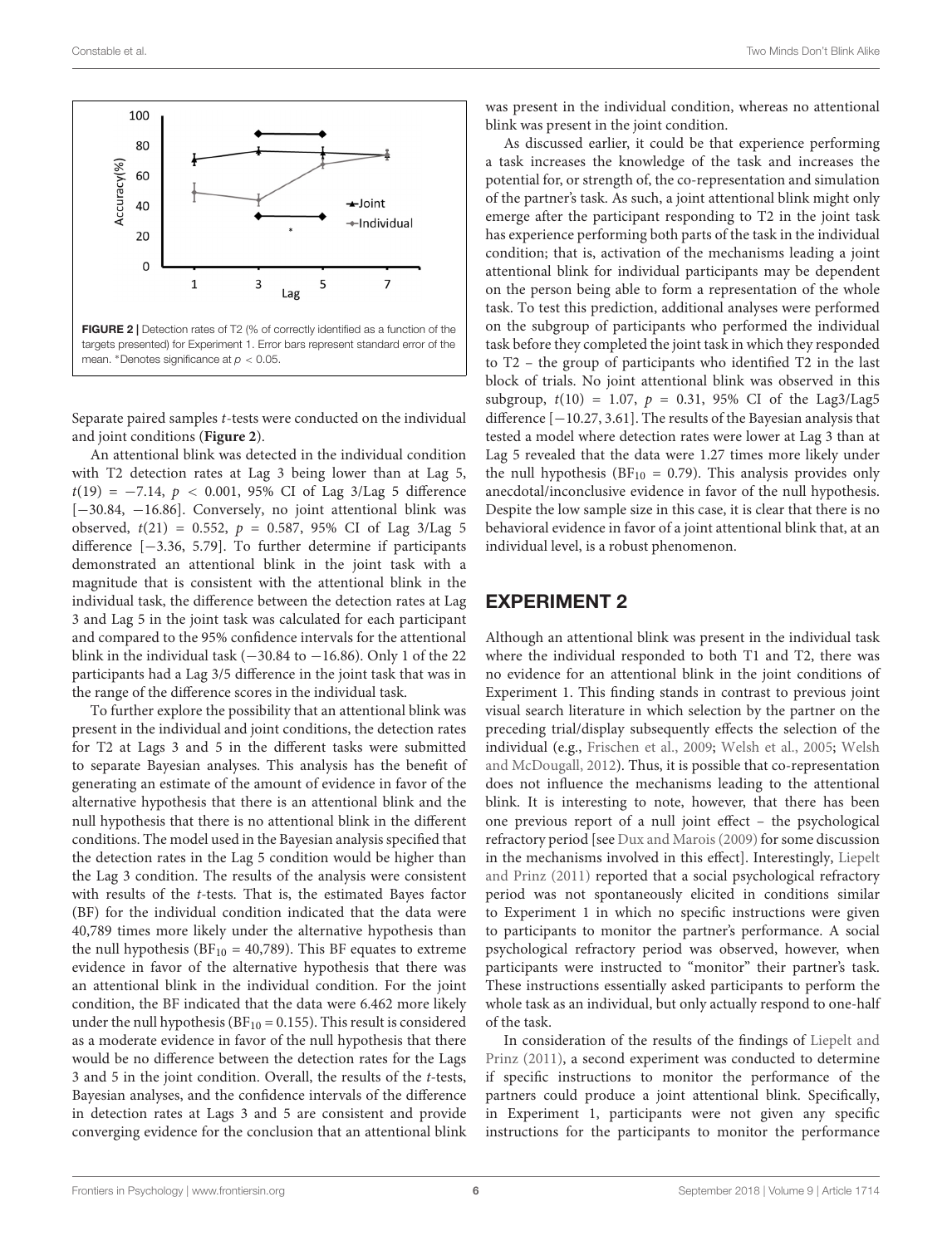of the partner and co-representation and the mechanisms of the attentional blink were left to spontaneously emerge. Thus, Experiment 2 was conducted to determine if a joint attentional blink would emerge when participants were specifically asked to monitor what their partner was doing.

## Materials and Methods

#### **Participants**

Forty-four undergraduate students from the University of Toronto participated in the experiment for course credit. A larger sample size was collected for Experiment 2 to increase the power for the analysis on the subgroup of participants who completed the individual task before completing the joint task – the subgroup that was analyzed to determine if completing the individual task first increases the potential for observing an attentional blink in the joint task. Participants were aged 18– 30 years old  $(M = 18.78, SD = 1.88)$  and 26 were female. All participants had normal or corrected-to-normal vision.

#### Design, Stimuli, Apparatus, and Procedure

All aspects of Experiment 2 were identical to those of Experiment 1 except for two important differences. First, the experimenter specifically instructed participants to monitor the performance of their partner during the joint task. That is, participants were told that they would receive global feedback on their performance on the trials. Participants were also told that, to determine who made an error on an incorrect trial, they would need to pay attention to the other person's task. Global feedback was provided to participants after the response to the T2 was registered. If both participants answered correctly, they were notified that they were correct. If one participant made an error or both participants answered incorrectly, then they were notified that they were incorrect. Note that this manipulation is only a subtle promotion of monitoring behavior because if participants had faith in their own answer and abilities, then they would not need to monitor what the other person was doing. Further, there was no direct incentive for participants to monitor because they were not asked if the other person made a correct response or not.

The second difference was that the number of trials in each block was decreased from 240 in Experiment 1 to 160 in Experiment 2. Because the proportions of target present and absent trials remained the same, this decrease in overall trial number meant that there were only 80 trials on which T2 was present in the given task. The number of trials was decreased in Experiment 2 because the global feedback took additional time to deliver. Thus, to maintain relative consistency in the overall time required to complete the task (and prevent boredom), the number of trials were decreased.

## **Results**

The data from one participant in both conditions were removed because they only completed half of the trials. One joint data set was lost along with five individual data sets because the program failed to record the output file correctly. The data from one final participant from the individual condition was removed because their accuracy rate for T1 was 0%. Accuracy rates for T2 at

each lag for each participant were then calculated. Accuracy rates for T2 were calculated the same way as in Experiment 1. For the individual task, T2 accuracy was only considered for trials on which T1 was correctly identified, whereas T2 accuracy on all trials was considered for the joint task. T1 was identified accurately on an average of 93.68% trials  $(SD = 6.01\%)$  on the individual task and an average of 97.07% trials  $(SD = 5.75%)$ in the joint task. All participants had accuracy rates for T2 above 50% at Lag 7 and, as such, all remaining data were retained.

Consistent with the approach to analysis in Experiment 1, separate paired samples t-tests and the equivalent Bayes test were conducted for joint and individual conditions on accuracy for T2 at Lag 3 and Lag 5. An attentional blink was detected in the individual condition,  $t(37) = -6.63$ ,  $p < 0.001$ , 95% CI of Lag3/Lag5 differences [−28.06, −14.93]. The results of the Bayesian analysis are consistent with this finding: the data were 334,853 more likely under the alternative hypothesis, which is extreme support for a difference between Lag 3 and Lag 5 in the individual condition ( $BF_{10} = 334,853$ ). Conversely, as can be seen in **[Figure 3](#page-6-0)**, no attentional blink was observed in the joint condition,  $t(41) = -1.57$ ,  $p = 0.12$ , 95% CI of difference scores [−7.252, 0.911]. The BF was unable to differentiate between support for the null and the alternative hypotheses ( $BF_{10} = 0.973$ ). Finally, as in Experiment 1, the number of participants who demonstrated a joint attentional blink of the magnitude of the attentional blink in the individual task was determined by comparing the difference between the detection rates at Lag 3 and Lag 5 in the joint task to the 95% confidence intervals for the attentional blink in the individual task  $(-28.06 \text{ to } -14.93)$ . Only 8 of the 41 participants had a Lag 3/5 difference in the joint task that was in the range of the difference scores in the individual task.

Although completing the individual task before identifying T2 in the joint task did not seem to potentiate the joint attentional blink in Experiment 1, this analysis was conducted on a relatively low sample size. With the larger sample size in Experiment 2, we again conducted a paired sample t-test on the participants who performed the individual task before



<span id="page-6-0"></span>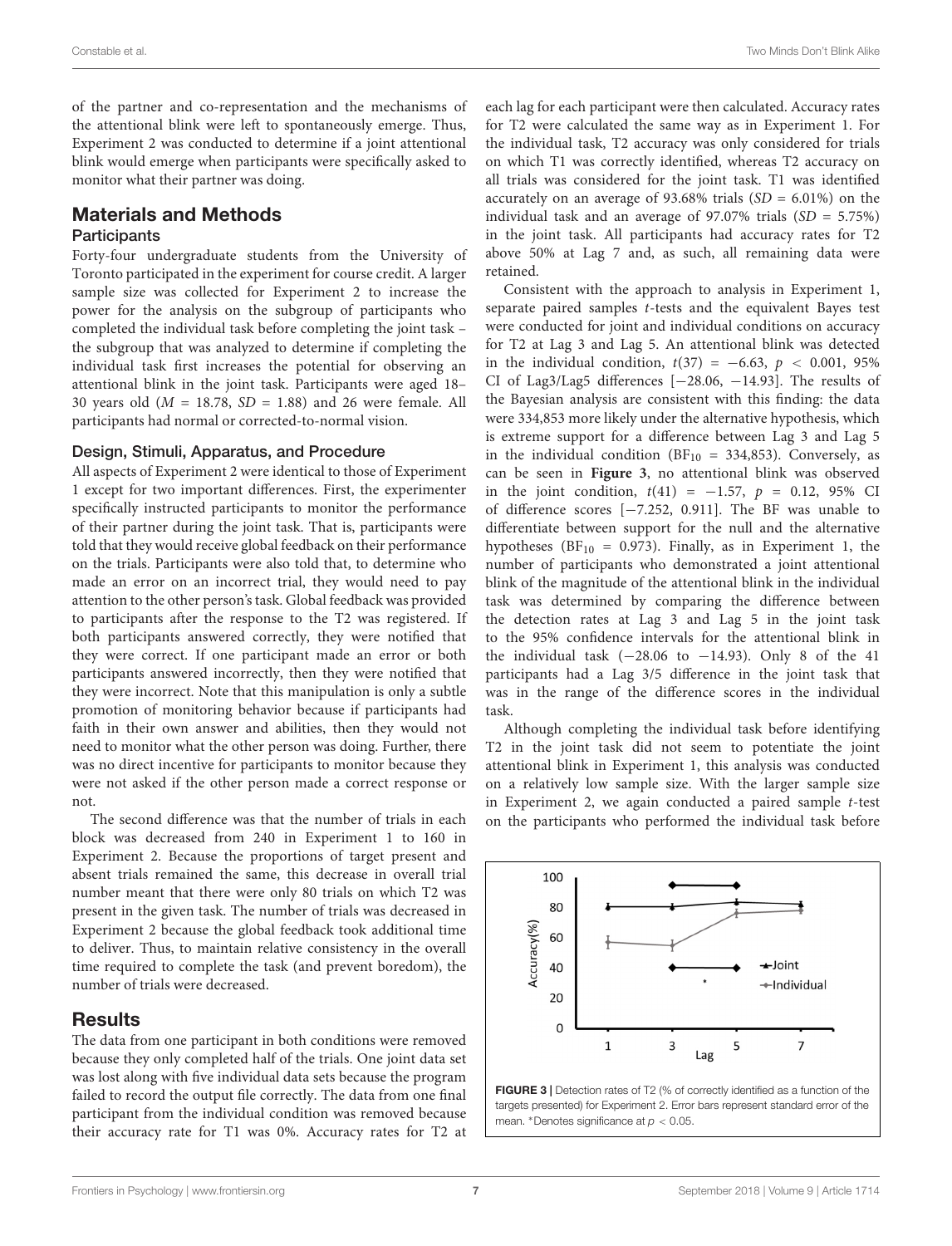responding to T2 in the joint task – the group of participants who identified T2 in the last block of trials. Consistent with the findings of Experiment 1, no joint attentional blink was observed in this subgroup in Experiment 2,  $t(19) = -1.70$ , p = 0.11, 95% CI of the Lag3/Lag5 differences [−12.29, 1.29]. The results of the Bayesian analysis in which the detection rates at Lag 3 were compared to those at Lag 5 again provided inconclusive evidence that is slightly in favor of the alternative  $(BF_{10} = 1.47)$ . Overall, even with the increased sample size and instructions that prompted participants to monitor the behavior of the partner, an attentional blink did not clearly emerge in the joint task.

## General Discussion

The purpose of the present study was to determine if an attentional blink would emerge in a task in which two people search for two different targets in a series of rapidly presented characters. Although robust attentional blinks emerged in the individual task in both Experiments 1 and 2 (accuracy at detecting T2 at Lag 3 was worse than at Lag 5), no such effect emerged in the joint task. Interestingly, neither previous experience with the task (i.e., completing the individual task prior to the joint task) nor instructions to monitor the performance of the person identifying T1 potentiated or activated the mechanisms of attentional blink in the joint task. Overall, the absence of the attentional blink in the joint task suggests that the mechanisms that generate the attentional blink were not activated when individuals were aware that their partner must identify the first target.

The finding that the detection of T2 was not affected in the joint task was unexpected given the joint action and social attention literature showing that individuals spontaneously co-represent and simulate the performance of their partner. In particular, in the studies of the joint negative priming effect [\(Frischen et al.,](#page-9-7) [2009;](#page-9-7) [Welsh and McDougall,](#page-10-11) [2012\)](#page-10-11), the participant responding to the second (probe) display could completely ignore the first (prime) display because it is irrelevant to their task. Nonetheless, the joint negative priming effect emerged, suggesting that the participant responding on the probe display not only pays attention to the prime display, but also engages in the target/distractor selection process that leads to negative priming. Based on the findings of the joint negative priming effect (and similar findings in the social IOR effect; e.g., [Welsh et al.,](#page-10-1) [2005,](#page-10-1) [2007\)](#page-10-2), it was predicted that the person responding to T2 could spontaneously co-represent their partners task and search for and identify T1 even though it was not part of their task. Evidently, such was not the case.

The absence of the joint attentional blink is similar to previous research on the attentional blink when individuals act alone. Specifically, [Raymond et al.](#page-10-15) [\(1992\)](#page-10-15) reported that the accuracy of responses to T2 was essentially unaffected in a task in which T1 was present, but the participant was instructed to ignore it. Thus, on first glance, it might not seem surprising that the detection of T2 in the joint task was not affected by T1 in the present studies because the participant detecting T2 did not ever have to identify and could effectively ignore T1. However, previous work

that examined how the (non)identification of T1 affected the processing of T2 was always conducted in individual task contexts (i.e., without the presence of a co-actor identifying T1 and identifying T1 was not relevant at all). In the present study, each co-actor knew the task of their partner: the participant detecting T2 knew that the other participant was attempting to identify T1. Further, previous work using other social visual search tasks has revealed that the preceding action of a partner affects the performance of an individual in a manner that is similar to when the individual performs the entire task on their own, even if that response is independent of and not immediately relevant to the subsequent response (e.g., [Welsh et al.,](#page-10-1) [2005;](#page-10-1) [Frischen et al.,](#page-9-7) [2009;](#page-9-7) [Welsh and McDougall,](#page-10-11) [2012\)](#page-10-11). Thus, the absence of a social attentional blink requires a theoretical explanation, and a detailed discussion of the possible reasons why will be the focus of the remainder of the paper.

## Co-representation

Previous information processing effects observed in joint contexts were suggested to emerge because co-actors observed and knew (co-represented) their partners' task and response, and that this co-representation leads to the spontaneous activation of the mechanisms that are activated when the individual performs the whole task on their own (e.g., [Sebanz et al.,](#page-10-0) [2003;](#page-10-0) [Welsh](#page-10-1) [et al.,](#page-10-1) [2005;](#page-10-1) [Frischen et al.,](#page-9-7) [2009\)](#page-9-7). Based on this premise, it was predicted that each partner in the present studies would co-represent the task of the partner. As a result of this corepresentation, even though they were not required to respond to T1, the participant responding to T2 alone would represent (and perhaps simulate) the task of the partner and that this co-representation would subsequently activate the mechanisms leading to the attentional blink. Such was evidently not the case. Before addressing why the effect did not emerge, two further observations will be discussed.

The first observation is that completing the individual task before the joint task did not affect the emergence of the joint attentional blink. Completing the individual task first could have increased the potential for a joint attentional blink because recent work suggests that experience with a movement task increases the accuracy of action perception (e.g., [Chandrasekharan et al.,](#page-9-9) [2012;](#page-9-9) [Wong et al.,](#page-10-18) [2013\)](#page-10-18), increases the responsiveness of cortical areas activated during action observation [\(Calvo-Merino et al.,](#page-9-10) [2005;](#page-9-10) [Catmur et al.,](#page-9-11) [2007\)](#page-9-11), and affects the manner in which a co-actor adapts their actions for their partner [\(Ray et al.,](#page-10-22) [2017\)](#page-10-22). Previous experience is thought to have these effects because performance of the task (generating the action and sensing and perceiving the outcomes of the action) establishes, refines, and/or strengthens the coupling between the representations of the action and the perceptual consequences of those actions [\(Prinz,](#page-10-23) [1992;](#page-10-23) [Hommel](#page-10-24) [et al.,](#page-10-24) [2001;](#page-10-24) [Kunde,](#page-10-25) [2001;](#page-10-25) [Elsner and Hommel,](#page-9-12) [2004;](#page-9-12) [Gozli](#page-9-13) [et al.,](#page-9-13) [2016\)](#page-9-13). Because it is these coupled perception-action codes that are thought to be activated during action observation and joint action, experience-based enhancements of these perceptionaction codes would have increased the knowledge and potential strength of the co-representation processes thereby increasing the potential for a joint attentional blink. No joint attentional blink, however, was observed in the performance of these individuals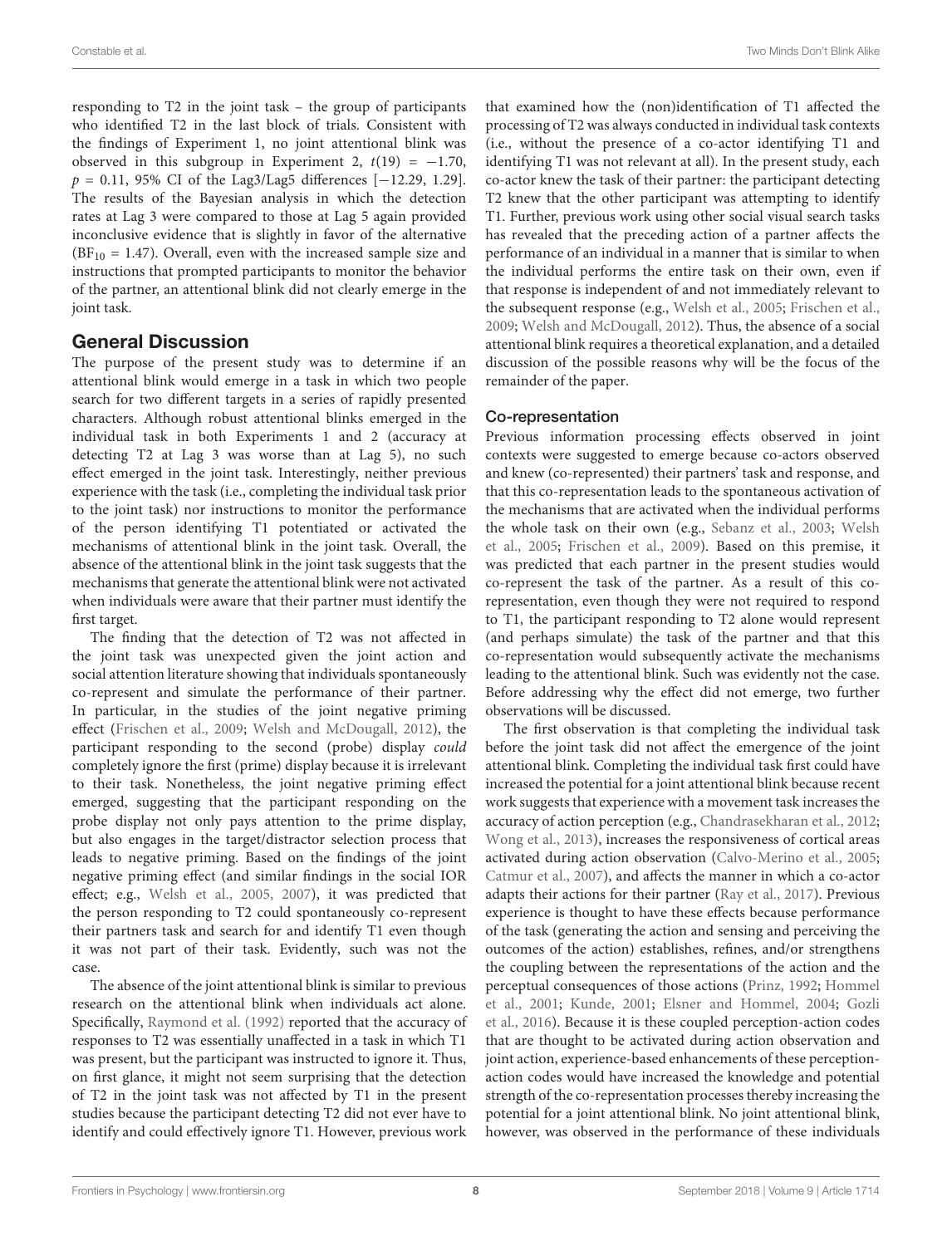who gained task experience before performing the T2 detection in the joint task.

The second observation is that an attentional blink did not emerge even under instructions to monitor the performance of the partner (Experiment 2). These overt instructions to monitor the performance of the partner that identified T1 were expected to promote co-representation and the potential for the activation of the mechanisms that would generate a joint attentional blink. The absence of a joint effect under these instructions is not consistent with the findings in a paper reporting a social psychological refractory period effect – this effect only emerged under instructions that promoted partners to monitor each other's performance [\(Liepelt and Prinz,](#page-10-21) [2011\)](#page-10-21). However, it is possible that the social psychological refractory period effect emerged (though not spontaneously) because it involves response initiation or selection processes [\(Lien and Proctor,](#page-10-26) [2002\)](#page-10-26) similar to many other effects that have companion joint effects such as the joint Simon effect [\(Sebanz et al.,](#page-10-0) [2003\)](#page-10-0) and the social IOR effect [\(Welsh et al.,](#page-10-1) [2005\)](#page-10-1).

So why was it that the attentional blink did not emerge in this study? First, despite instructions and expectations, it is possible that the participant responding to T2 did not know what the partner was doing and, as such, did not engage in co-representation. Without co-representation, joint effects are unlikely or unable to emerge. Although this possibility cannot be definitively ruled out, we believe it is likely that corepresentation did occur because both participants were present during the delivery of the instructions and there is a wealth of previous research showing that joint effects (presumably due to spontaneous co-representation) under such conditions. Further, the participants in Experiment 2 were explicitly instructed to monitor the performance of the partner. Finally, the joint attentional blink did not emerge even in the subgroup who experienced the individual task prior to completing the T2 detection in the joint task – the subgroup who definitely had knowledge of both of the task components. Thus, we are confident that each participant knew the task and that corepresentation occurred. The discussion will now turn to possible reasons why an attentional blink did not emerge despite corepresentation.

#### Potential Reasons Why the Joint Attentional Blink Did Not Emerge

Based on the assumption that co-representation did occur, it seems that co-representation does not exert an effect upon the processes linked to the attentional blink. There are a number of possible reasons why the joint attentional blink did not emerge. The three most likely possible accounts will be addressed in turn. First, note that the majority of the previous studies on joint action have accounts that emphasize the role of "action" processing in generating the effects – processes that operate in spatial attention and response planning and selection such as the joint Simon effect [\(Sebanz et al.,](#page-10-0) [2003\)](#page-10-0), joint negative priming [\(Frischen et al.,](#page-9-7) [2009;](#page-9-7) [Welsh](#page-10-11) [and McDougall,](#page-10-11) [2012\)](#page-10-11), and social IOR [\(Welsh et al.,](#page-10-1) [2005\)](#page-10-1). Although some explanations of the attentional blink effect have a response selection component [\(Jolicoeur,](#page-10-17) [1998\)](#page-10-17), the majority of the accounts of the attentional blink hold that the attentional blink emerges because of earlier attentional processes and/or limitations in the loading of or processing of information in working memory (see [Dux and Marois,](#page-9-8) [2009\)](#page-9-8). Hence, it is possible that mechanisms of co-representation preferentially operate on the level of decision making, response selection, and response programming rather than at earlier attentional and working memory processes.

In this context, it should be noted that there is evidence that the presence of another individual does affect perceptual and attentional processing. For example, there is evidence for spontaneous visuospatial perspective taking across a number of tasks (e.g., [Böckler et al.,](#page-9-14) [2011;](#page-9-14) [Freundlieb et al.,](#page-9-15) [2016,](#page-9-15) [2017,](#page-9-16) [2018\)](#page-9-17). Further, [Böckler et al.](#page-9-14) [\(2011\)](#page-9-14) reported that the global/local processing of a stimulus was affected by the partner's level processing (performance was less efficient when co-actors were to report a different level of feature than when they were to report the same level of feature). Finally, [Constable et al.](#page-9-1) [\(2015\)](#page-9-1) revealed that an object-specific recognition effect was altered by the hand posture of a co-actor. Interestingly, all these perceptual and attentional tasks, such as negative priming and IOR, involve a spatial dimension either regarding the features of the stimuli or of the co-actor. Thus, the attentional blink might not have emerged in the joint condition because the task employed in the present study is essentially non-spatial in nature (all stimuli were presented centrally), involved stimuli that were distinguished based on timing and identity, and did not involve response selection during the critical period of processing (cf. [Dolk et al.,](#page-9-18) [2014;](#page-9-18) [Dittrich et al.,](#page-9-19) [2017;](#page-9-19) for demonstrations of a spatial effect where co-representation may not exert an influence). In sum, the joint attentional blink might not have emerged because the processes activated and affected by corepresentation and those involved in attention blink do not overlap.

Another, potentially related, possibility concerns the conceptual overlap (or non-overlap) in tasks. Much in the same way observing another person's actions interfere more with one's task when they are relevant for one's own task [\(Bortoletto](#page-9-20) [et al.,](#page-9-20) [2013\)](#page-9-20), perhaps another person's task only interferes when there is close conceptual or dimensional overlap across tasks. For example, in the social Simon task [\(Sebanz et al.,](#page-10-0) [2003\)](#page-10-0), there is spatial and color features of the targets that are shared, or at least relevant, across participants. Similarly, in the work of [Böckler et al.](#page-9-14) [\(2011\)](#page-9-14) and [Constable et al.](#page-9-1) [\(2015\)](#page-9-1), perceptual state is relevant for the task. In the case of the present attentional blink task, the two tasks might not have had sufficient conceptual overlap to generate the joint effect – there is a temporal staggering of the stimuli: one partner completes an identification task before the other partner completes a detection task of a white stimulus in a string of black stimuli. These differences might have made the overall joint task less of a dynamic interaction than typical joint action tasks (e.g., [Welsh et al.,](#page-10-1) [2005;](#page-10-1) [Frischen](#page-9-7) [et al.,](#page-9-7) [2009\)](#page-9-7) and make each partner's task more conceptually distinct.

A final explanation of the findings concerns the mental (attentional) states induced by completing a task with another individual. Previous work has revealed that if participants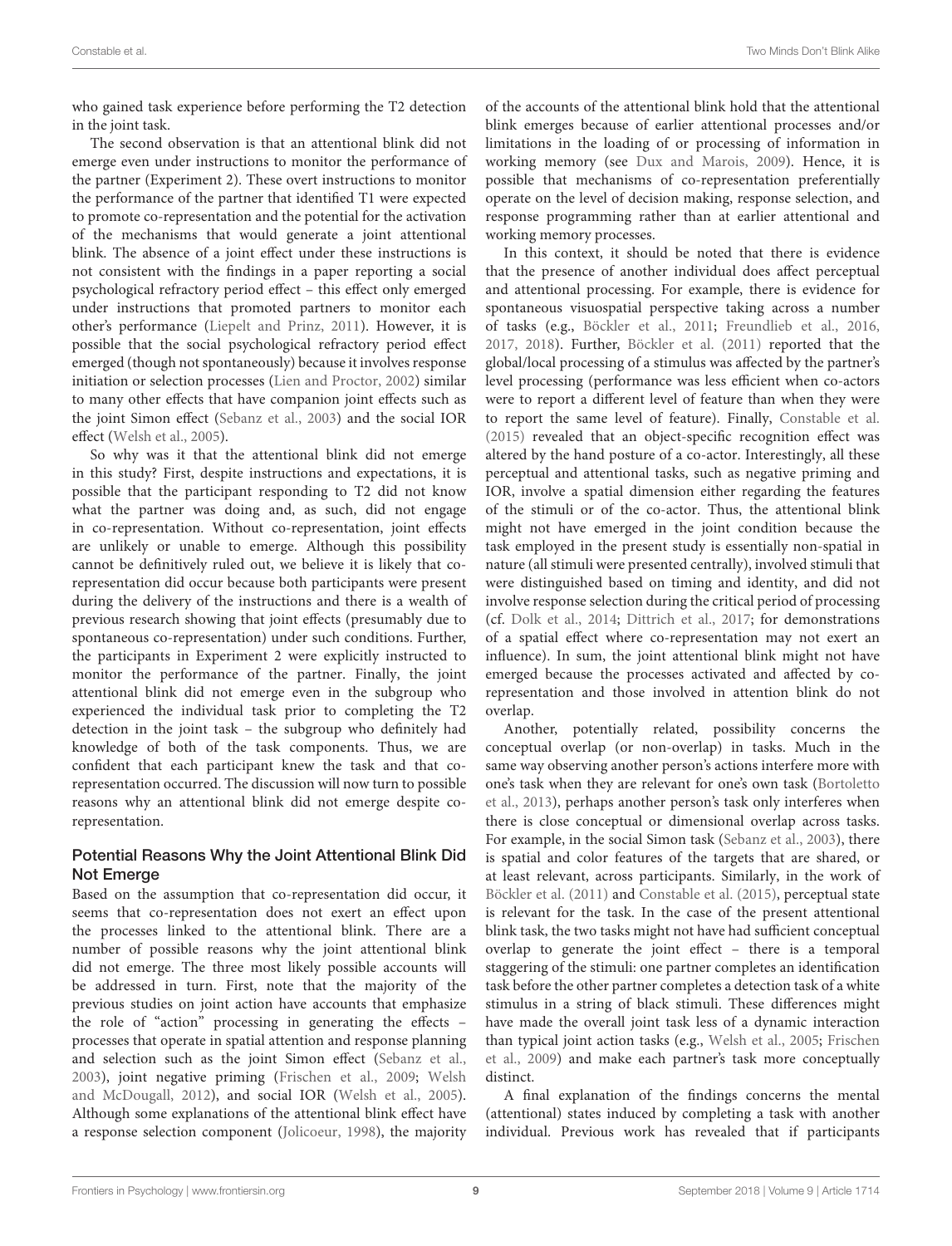acting alone are required to complete an additional task (such as thinking about a holiday) while concurrently doing the attentional blink task, the attentional blink effect is attenuated [\(Olivers and Nieuwenhuis,](#page-10-27) [2005,](#page-10-27) [2006\)](#page-10-28). Further, positive affect has also been shown to attenuate the attentional blink [\(Olivers](#page-10-28) [and Nieuwenhuis,](#page-10-28) [2006\)](#page-10-28). Given that positive affect is linked with diffusion of attention [\(Ashby et al.,](#page-9-21) [1999\)](#page-9-21), there is converging evidence suggesting that a diffuse attentional state can attenuate the attentional blink. Because of the social nature of the present joint task, it is also possible that the resulting positive environment and affect in the joint condition may have led to a diffuse attentional state. Thus, a joint attentional blink might not have been observed because of this diffuse attentional state. It should be noted, however, that previous studies typically report attenuated attentional blink effects rather than an abolishment of the effect as seen in the present study. As such, we feel that it is unlikely that a diffuse attentional state was the sole source of the absence of a joint attentional blink in the present study.

## SUMMARY

In sum, the two experiments reported herein provide no evidence for the emergence of a joint attentional blink even when participants had previous task experience and specific instructions to monitor the performance of the partner. The

## **REFERENCES**

- <span id="page-9-21"></span>Ashby, F. G., Isen, A. M., and Turken, A. U. (1999). A neuropsychological theory of positive affect and its influence on cognition. Psychol. Rev. 106, 529–550. [doi: 10.1037/0033-295X.106.3.529](https://doi.org/10.1037/0033-295X.106.3.529)
- <span id="page-9-6"></span>Atkinson, M. A., Simpson, A., Skarratt, P. A., and Cole, G. G. (2014). Is social inhibition of return due to action co-representation? Acta Psychol. 150, 85–93. [doi: 10.1016/j.actpsy.2014.04.003](https://doi.org/10.1016/j.actpsy.2014.04.003)
- <span id="page-9-0"></span>Atmaca, S., Sebanz, N., Prinz, W., and Knoblich, G. (2008). Action corepresentation: the joint SNARC effect. Soc. Neurosci. 3, 410–420. [doi: 10.1080/](https://doi.org/10.1080/17470910801900908) [17470910801900908](https://doi.org/10.1080/17470910801900908)
- <span id="page-9-14"></span>Böckler, A., Knoblich, G., and Sebanz, N. (2011). Giving a helping hand: effects of joint attention on mental rotation of body parts. Exp. Brain Res. 211, 531–545. [doi: 10.1007/s00221-011-2625-z](https://doi.org/10.1007/s00221-011-2625-z)
- <span id="page-9-20"></span>Bortoletto, M., Mattingley, J. B., and Cunnington, R. (2013). Effects of context on visuomotor interference depends on the perspective of observed actions. PLoS One 8:e53248. [doi: 10.1371/journal.pone.0053248](https://doi.org/10.1371/journal.pone.0053248)
- <span id="page-9-10"></span>Calvo-Merino, B., Glaser, D. E., Grézes, J., Passingham, R. E., and Haggard, P. (2005). Action observation and acquired motor skills: an FMRI study with expert dancers. Cereb. Cortex 15, 1243–1249. [doi: 10.1093/cercor/bhi007](https://doi.org/10.1093/cercor/bhi007)
- <span id="page-9-11"></span>Catmur, C., Walsh, V., and Heyes, C. (2007). Sensorimotor learning configures the human mirror system. Curr. Biol. 17, 1527–1531. [doi: 10.1016/j.cub.2007.](https://doi.org/10.1016/j.cub.2007.08.006) [08.006](https://doi.org/10.1016/j.cub.2007.08.006)
- <span id="page-9-9"></span>Chandrasekharan, S., Binsted, G., Ayres, F., Higgins, L., and Welsh, T. N. (2012). Factors that affect action possibility judgements: recent experience with the action and the current body state. Q. J. Exp. Psychol. 65, 976–993. [doi: 10.1080/](https://doi.org/10.1080/17470218.2011.638720) [17470218.2011.638720](https://doi.org/10.1080/17470218.2011.638720)
- <span id="page-9-3"></span>Cole, G., Skarratt, P., and Billing, R. (2012). Do action goals mediate social inhibition of return? Psychol. Res. 76, 736–746. [doi: 10.1007/s00426-011-0395-7](https://doi.org/10.1007/s00426-011-0395-7)
- <span id="page-9-4"></span>Cole, G. G., Atkinson, M. A., D'Souza, A. D. C., Welsh, T. N., and Skarratt, P. A. (2018). Are goal states represented during kinematic imitation. J. Exp. Psychol. Hum. Percept. Perform. 44, 226–242. [doi: 10.1037/xhp0000429](https://doi.org/10.1037/xhp0000429)
- <span id="page-9-1"></span>Constable, M. D., Pratt, J., Gozli, D. G., and Welsh, T. N. (2015). Do you see what I see: co-actor posture modulates visual processing in joint tasks. Vis. Cogn. 23, 699–719. [doi: 10.1080/13506285.2015.1078426](https://doi.org/10.1080/13506285.2015.1078426)

possible reasons for the lack of such a joint effect are explored which can guide future research into understanding joint temporal processes.

## ETHICS STATEMENT

This study was carried out in accordance with the recommendations of the Declaration of Helsinki. The protocol was approved by the the Office of Research Ethics at the University of Toronto. All subjects gave written informed consent in accordance with the Declaration of Helsinki.

# AUTHOR CONTRIBUTIONS

MC designed the study, ran the experiment, and edited the manuscript. TW wrote the manuscript. JP consulted on the design of the study and the manuscript.

# FUNDING

This research was supported by research grants from the Natural Sciences and Engineering Research Council and the Ontario Ministry of Research and Innovation.

- <span id="page-9-19"></span>Dittrich, K., Bossert, M. L., Rothe-Wulf, A., and Klauer, K. C. (2017). The joint flanker effect and the joint simon effect: on the comparability of processes underlying joint compatibility effects. Q. J. Exp. Psychol. 70, 1808–1823. [doi:](https://doi.org/10.1080/17470218/2016) [10.1080/17470218/2016](https://doi.org/10.1080/17470218/2016)
- <span id="page-9-18"></span>Dolk, T., Hommel, B., Prinz, W., and Liepelt, R. (2014). The joint flanker effect: less social than previously thought. Psychon. Bull. Rev. 21, 1224–1230. [doi:](https://doi.org/10.3758/s12423-014-0583-8) [10.3758/s12423-014-0583-8](https://doi.org/10.3758/s12423-014-0583-8)
- <span id="page-9-5"></span>Doneva, S. P., and Cole, G. G. (2014). The role of attention in a joint-action effect. PLoS One 9:e91336. [doi: 10.1371/journal.pone.0091336](https://doi.org/10.1371/journal.pone.0091336)
- <span id="page-9-8"></span>Dux, P. E., and Marois, R. (2009). How humans search for targets through time: a review of data and theory from the attentional blink. Atten. Percept. Psychophys. 71, 1683–1700. [doi: 10.3758/APP71.8.1683](https://doi.org/10.3758/APP71.8.1683)
- <span id="page-9-12"></span>Elsner, B., and Hommel, B. (2004). Contiguity and contingency in action-effect learning. Psychol. Res. 68, 138–154. [doi: 10.1007/s00426-003-0151-8](https://doi.org/10.1007/s00426-003-0151-8)
- <span id="page-9-15"></span>Freundlieb, M., Kovács, Á. M., and Sebanz, N. (2016). When do humans spontaneously adopt another's visuospatial perspective? J. Exp. Psychol. Hum. Percept. Perform. 42, 401–412. [doi: 10.1037/xhp0000153](https://doi.org/10.1037/xhp0000153)
- <span id="page-9-17"></span>Freundlieb, M., Kovács, Á. M., and Sebanz, N. (2018). Reading your mind while you are reading-evidence for spontaneous visuospatial perspective taking during a semantic categorization task. Psychol. Sci. 29, 614–622. [doi: 10.1177/](https://doi.org/10.1177/0956797617740973) [0956797617740973](https://doi.org/10.1177/0956797617740973)
- <span id="page-9-16"></span>Freundlieb, M., Sebanz, N., and Kovács, Á. M. (2017). Out of your sight, out of my mind: knowledge about another person's visual access modulates spontaneous visuospatial perspective-taking. J. Exp. Psychol. Hum. Percept. Perform. 43, 1065–1072. [doi: 10.1037/xhp0000379](https://doi.org/10.1037/xhp0000379)
- <span id="page-9-7"></span>Frischen, A., Loach, D., and Tipper, S. P. (2009). Seeing the world through another person's eyes: simulating selective attention via action observation. Cognition 11, 212–218. [doi: 10.1016/j.cognition.2009.02.003](https://doi.org/10.1016/j.cognition.2009.02.003)
- <span id="page-9-13"></span>Gozli, D. G., Huffman, G., and Pratt, J. (2016). Acting and anticipating: impact of outcome-compatible distractor depends on response selection efficiency. J. Exp. Psychol. Hum. Percept. Perform. 42, 1601–1614. [doi: 10.1037/xhp00](https://doi.org/10.1037/xhp0000238) [00238](https://doi.org/10.1037/xhp0000238)
- <span id="page-9-2"></span>Hayes, S. J., Hansen, S., and Elliott, D. (2010). Between-person effects on attention and action: Joe and Fred revisited. Psychol. Res. 74, 302–312. [doi: 10.1007/](https://doi.org/10.1007/s00426-009-0250-2) [s00426-009-0250-2](https://doi.org/10.1007/s00426-009-0250-2)